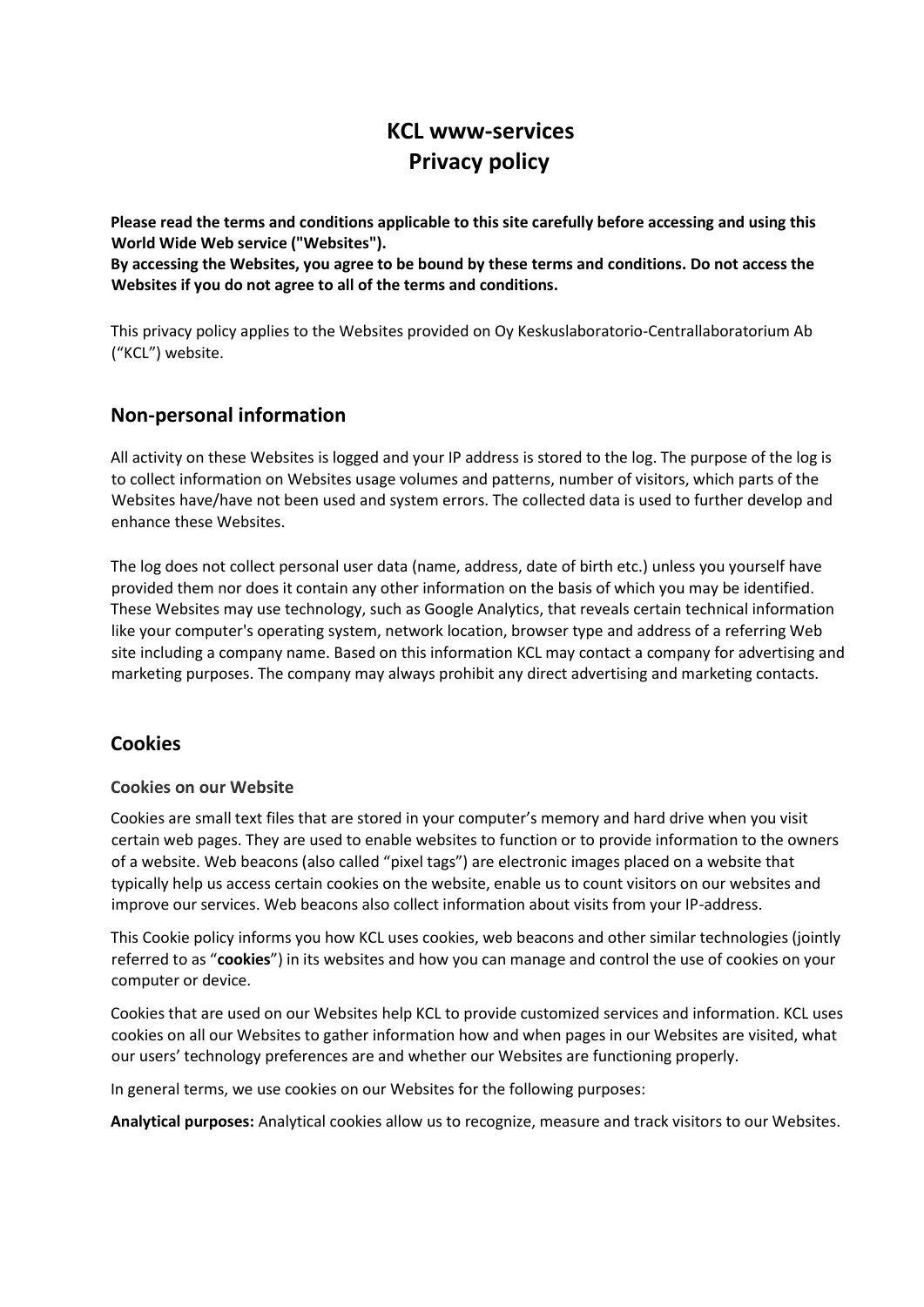This helps us to develop the way our Websites function, by determining whether site visitors can find information easily, or by identifying the aspects of websites that are of the most interest to them, for example.

**Usage preferences:** Some cookies on our Websites are activated when visitors to our sites make a choice about their usage of the Website. Our Websites then use the settings preferences of the user in relation to future visits. This allows us to tailor the experience on our Websites to the individual user.

**Policy Administration:** We use cookies to record when a site visitor has seen a policy, such as this one, or provided consent, such as consent to the terms and conditions on our Websites.

**Session management:** The software that runs our websites uses cookies for technical purposes needed by the internal workings of our servers. For instance, we use cookies to distribute requests among multiple servers, authenticate users and determine what features of the site they can access, verify the origin of requests, keep track of information about a user's session and determine which options or pages to display in order for the site to function.

**Functional purposes:** Functional purpose cookies store information that is needed by our applications to process and operate. For example, where transactions or requests within an application involve multiple workflow stages, cookies are used to store the information from each stage temporarily, in order to facilitate completion of the overall transaction or request.

To make full use of our Websites, your device will need to accept cookies. Our Websites will not function properly without them. In addition, cookies are required in order to provide you with personalised features on our Websites.

#### **Third party cookies**

When you visit our Websites, you may receive cookies that are set by third parties. These may include cookies set by Google or other similar. We do not control the setting of these third-party cookies, so we recommend you to check the third-party websites for more information about their use of cookies and how to manage them.

#### **Amending cookie preferences**

You may delete cookies from your computer at any time. The instructions for removing cookies from your computer or mobile device depend on the operating system and web browser you use. Please note, however, that withdrawing your agreement to the use of cookies on our Websites will mean that certain functionalities are not usable or are more difficult to use.

The site [www.allaboutcookies.org](http://www.allaboutcookies.org/) [i](http://www.allaboutcookies.org/)ncludes more about cookies in general and instructions for managing cookies on many commonly used browses, or you may consult the vendor documentation for your specific software.

#### **Protecting personal information**

KCL will store personal information as required to meet legal and regulatory requirements or as additionally needed in accordance with this policy. KCL has endeavoured to take appropriate action to protect your personal information in order to prevent their unauthorized and incorrect use.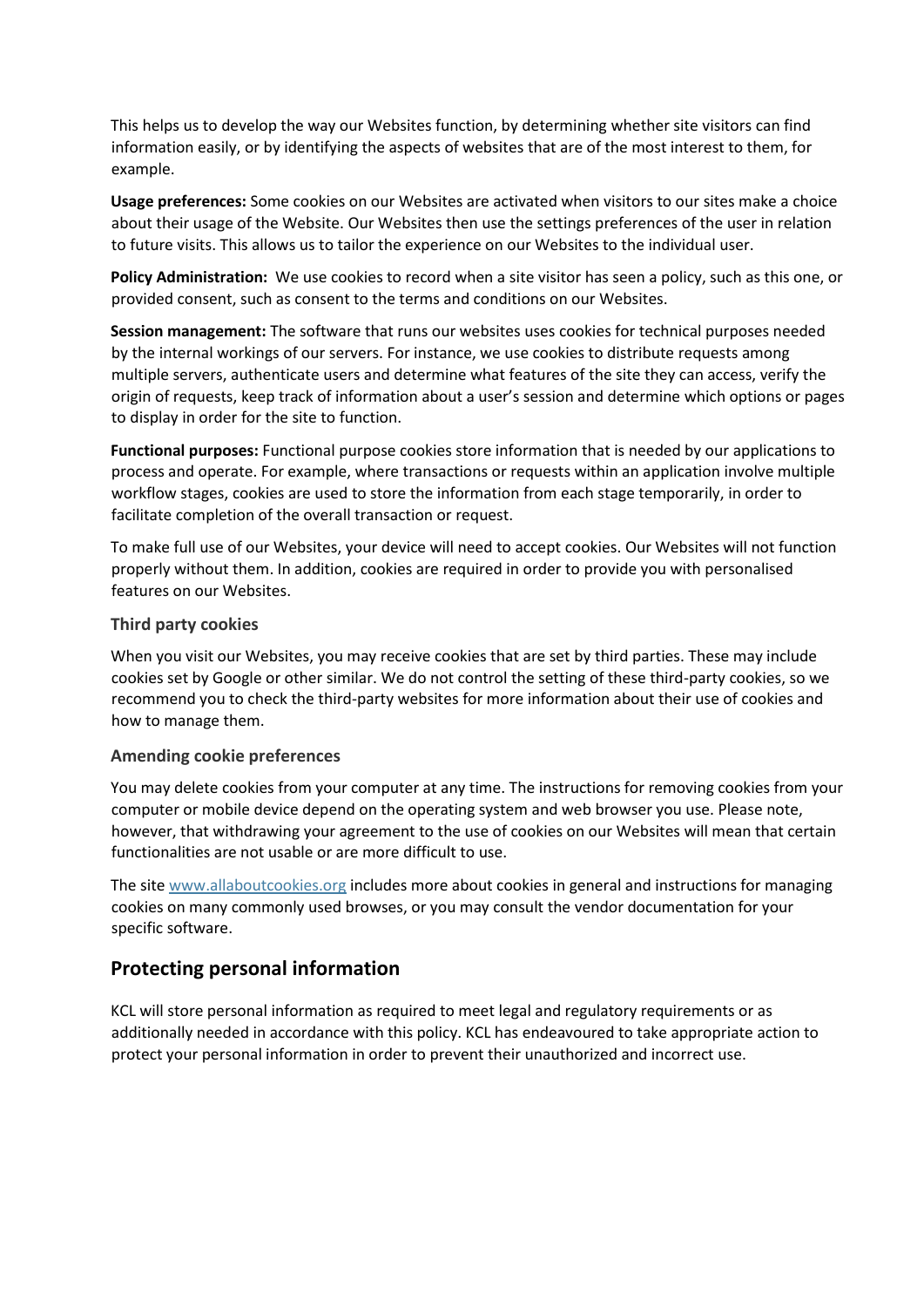## **The Internet**

Given that the internet is a global environment, using the internet to collect and process personal information necessarily involves the transmission of data on an international basis. Therefore, by browsing KCL's website and communicating electronically with KCL, you acknowledge and agree to our processing of personal information in this way.

Unfortunately, the transmission of information via the internet is not completely secure. Although KCL will do its best to protect your personal data, we cannot guarantee the security of your personal information transmitted to KCL's website; any transmission is at your own risk. Once KCL has received your information, KCL will use strict procedures and security features to try to prevent unauthorised access.

KCL's Websites may, from time to time, contain links to other websites which are outside KCL's control and are not covered by this privacy policy. If you access other websites using the links provided, the operators of these sites may collect information from you which will be used by them in accordance with their privacy policy, which may differ from KCL's. KCL do not accept any responsibility or liability for these policies. Please check these policies before you submit any personal information to these Websites.

For further information please see also our Privacy Statement which can be found on our Websites.

## **Updating and changes**

We may change or update parts of the Privacy Policy without notifying you in advance. Always read the Privacy Policy before using our Websites to be aware of the status of an opinion in all situations and if it has been altered or updated.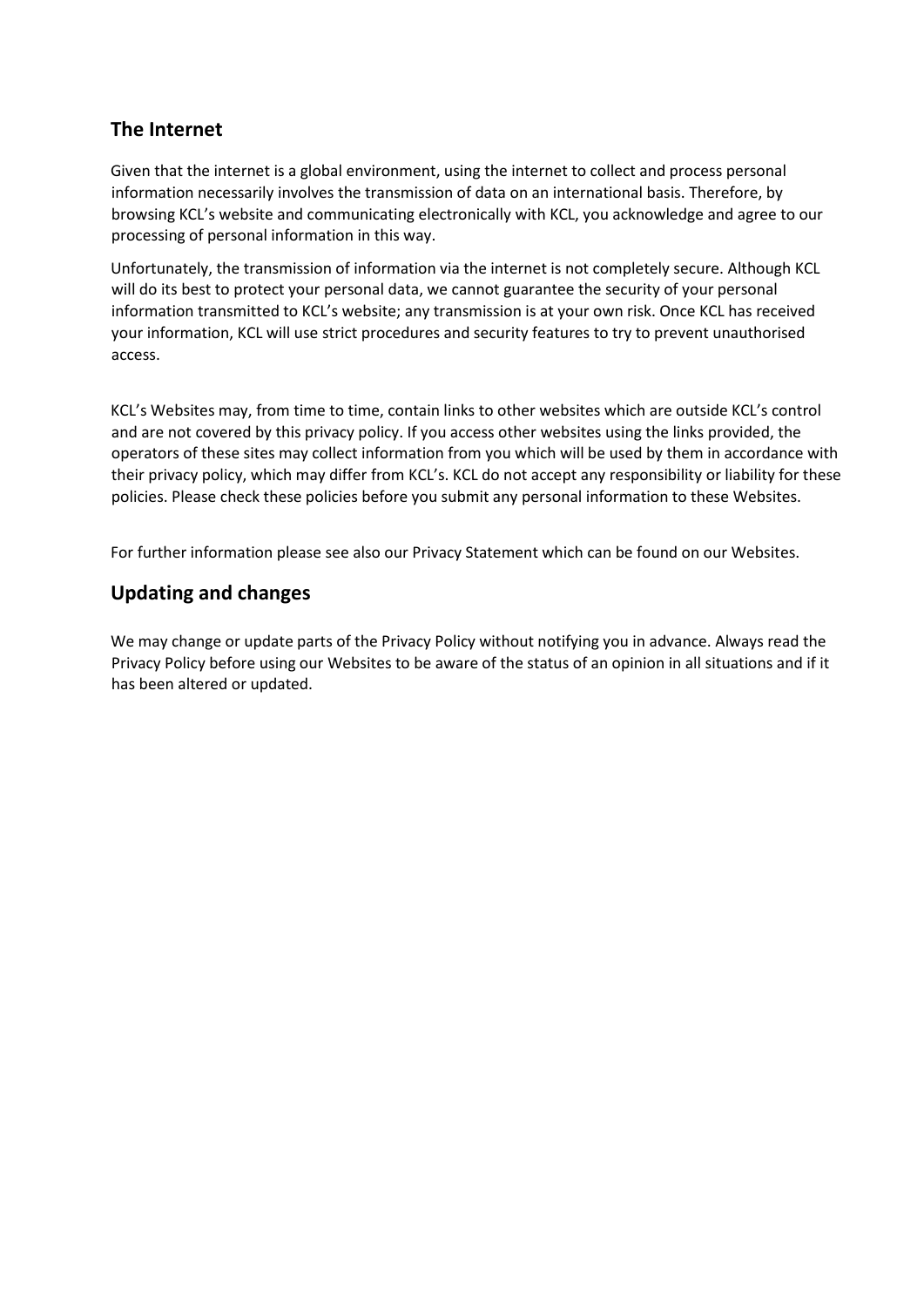# Privacy Statement

Oy Keskuslaboratorio-Centrallaboratorium Ab ("KCL") is committed to respecting and protecting your privacy. This Privacy Statement describes what types of personal data KCL may collect about its customers, potential customers, vendors and other business partners and their representatives with whom we have a business relationship or aim to develop one, how it may be used and processed and how it is protected. As used in this Privacy Statement "personal data" means any information that is capable of identifying you as an individual either submitted by you and/or obtained through alternative channels.

When processing your personal data, KCL will comply with applicable data protection laws. KCL has endeavoured to take appropriate action to protect your personal data to prevent unauthorized access to it and its incorrect use.

## **How we collect personal data**

KCL needs to collect and use certain types of contact data, including personal data, of its customers, potential customers, vendors and other business partners and their representatives and other individuals KCL deals with in order to carry out its business operations. We use customer and vendor management databases to manage and track our sales and marketing activities and to manage our vendor relationships. KCL collects your personal data mainly directly from you e.g. when you communicate with us or subscribe for our newsletters or marketing materials or register for our events. We collect personal data of our customers', potential customers' and vendors' representatives also in connection with your use of our services or when you interact with us in any other way. We also collect personal data from public sources or commercial services.

## **Information we collect and how we use your personal data**

Your personal data (name, title, organisation, email address, address, phone number, company name, area of interest, country, invoicing information or other similar information relevant to the business relationship) may be processed by KCL for the following legitimate business purposes of:

- customer and vendor relationship management and communication;
- providing services and fulfilling your requests;
- supporting sales and sourcing activities;
- invoicing, taxation and related financial transactions;
- business development;
- contract management;
- marketing our services;
- conducting customer and vendor surveys;
- organising events and exhibitions;
- contacting you to provide you with information about our new services and send you related electronic direct marketing communications, unless you have indicated that you do not wish to be contacted;
- to comply with our legal obligations.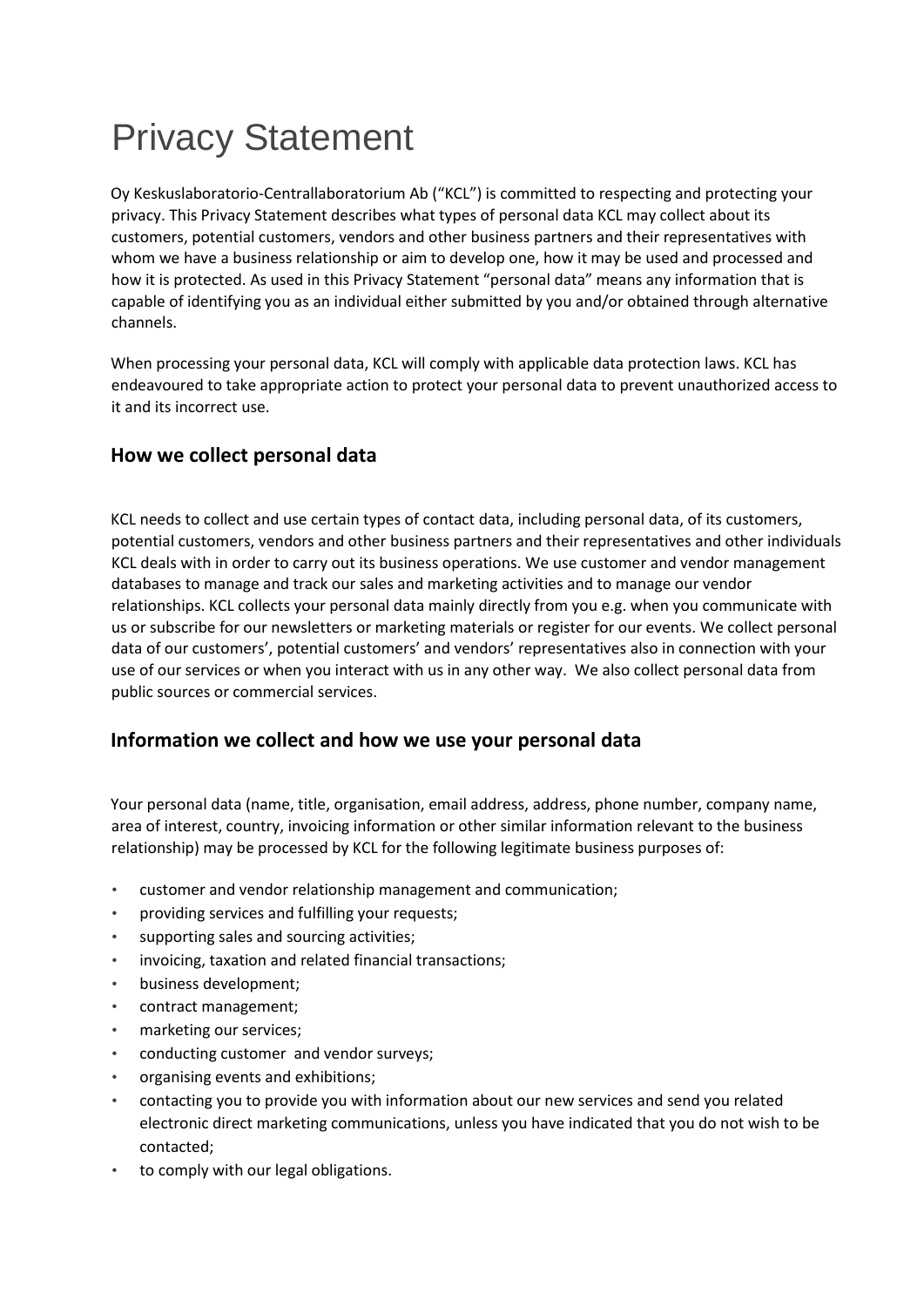You may be contacted by KCL representative for additional information, to be able to answer your questions or fulfil your requests, for marketing our services to you, for opinion surveys, services surveys or technical administration and development of this site, or for similar purposes.

Processing of your personal data by us is mainly based on our legitimate interest to enable us to conduct and maintain our business operations effectively.

#### **Protection and storage of personal data**

KCL has taken appropriate technical and organisational measures to restrict access to the personal data it holds and to protect it against loss, accidental destruction, misuse, and unlawful alteration. Access to personal data is restricted on a need-to-know basis to individuals (KCL's employees and service providers) who need to access the data for the purposes it was collected for.

KCL will store personal information as long as required for the limited purposes outlined in Section "Information we collect and how we use your personal data" above or as required to meet legal and/or regulatory requirements.

## **Sharing data and international transfers**

KCL uses personal data in its customer and vendor relationship management databases only for its internal purposes.

We may use third-party service providers in customer and vendor database management. Such third parties are only allowed to process your personal data to the extent necessary for them to provide the service we have requested from them. KCL will ensure that your personal data is appropriately protected when shared within KCL and with external parties. When outsourcing services to any third parties, we ensure through contractual and other measures that personal data is processed appropriately and in compliance with all applicable laws. We will not disclose your personal data in any other circumstances, unless we have your consent or if disclosure is required by law.

KCL will not transfer your personal data to countries located outside the European Economic Area (EEA).

## **Access to your personal data and your other rights**

You have the right to access the personal data held by KCL about you and request a copy of such personal data by contacting us at the email address or address indicated in Section "How to contact us" below. You have, when necessary, the right to have the data amended, rectified, or erased, if it is incorrect, inaccurate, imprecise, or outdated, or obsolete as regards the purpose of its processing. You may be requested to verify your identity, specify your request, and may be asked for more information about your request.

If your request related to processing of your personal data is refused or if in your opinion your personal data has not been processed in compliance with applicable data protection laws, you may bring the matter to the attention of the relevant data protection authority.